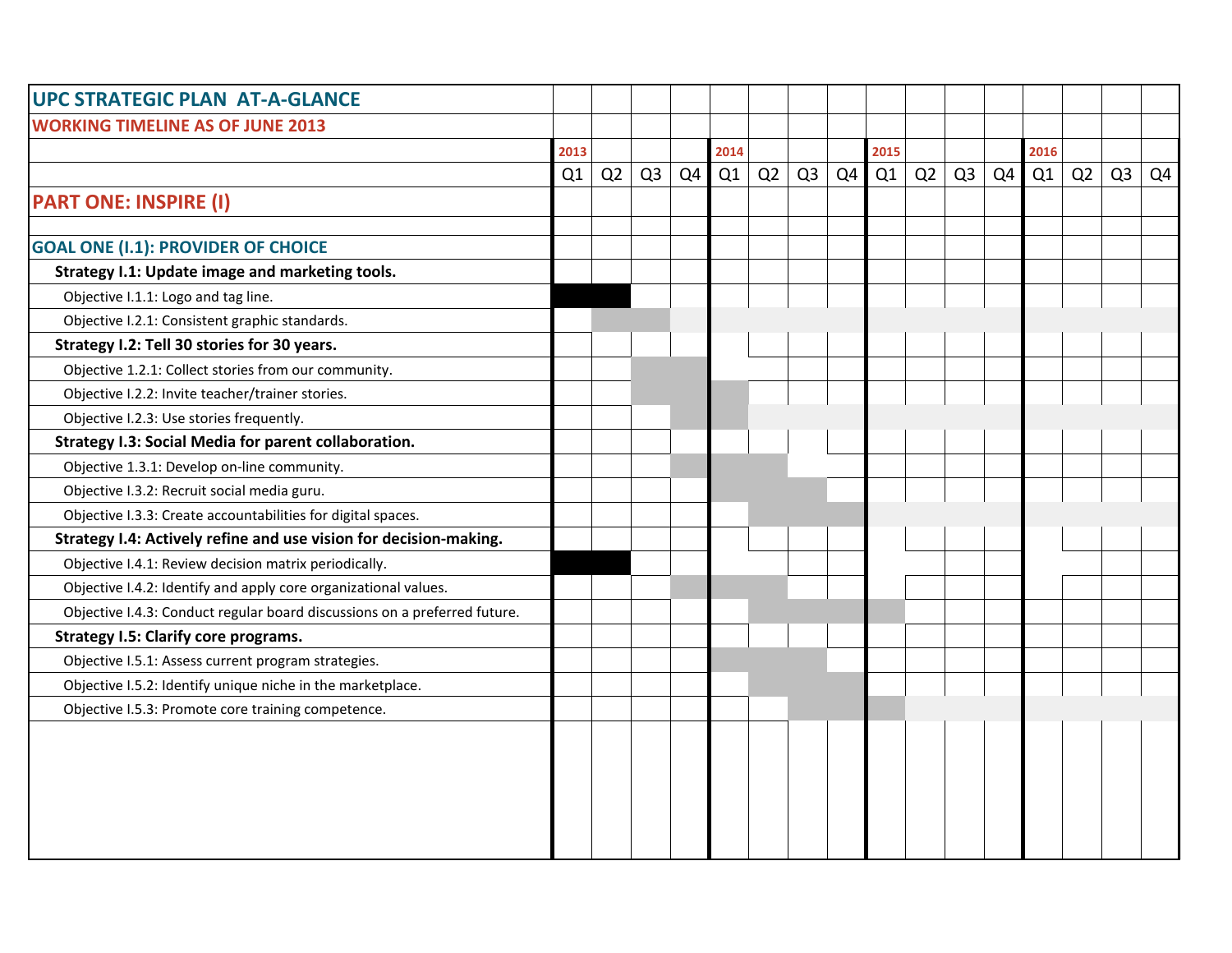|                                                                              | 2013 |                |                |    | 2014 |                |                |                | 2015 |                |                |                | 2016 |                |                |    |
|------------------------------------------------------------------------------|------|----------------|----------------|----|------|----------------|----------------|----------------|------|----------------|----------------|----------------|------|----------------|----------------|----|
|                                                                              | Q1   | Q <sub>2</sub> | Q <sub>3</sub> | Q4 | Q1   | Q <sub>2</sub> | Q <sub>3</sub> | Q <sub>4</sub> | Q1   | Q <sub>2</sub> | Q <sub>3</sub> | Q <sub>4</sub> | Q1   | Q <sub>2</sub> | Q <sub>3</sub> | Q4 |
| <b>PART TWO: CONNECT (C)</b>                                                 |      |                |                |    |      |                |                |                |      |                |                |                |      |                |                |    |
|                                                                              |      |                |                |    |      |                |                |                |      |                |                |                |      |                |                |    |
| <b>GOAL ONE (C.I): CONNECT WITH INTERNAL AUDIENCES</b>                       |      |                |                |    |      |                |                |                |      |                |                |                |      |                |                |    |
| <b>Strategy C.I.1: Professional tools for professionals</b>                  |      |                |                |    |      |                |                |                |      |                |                |                |      |                |                |    |
| Objective C.I.1.1: Develop website as a learning tool.                       |      |                |                |    |      |                |                |                |      |                |                |                |      |                |                |    |
| Objective C.I.1.2: Build mutually supportive on-line community.              |      |                |                |    |      |                |                |                |      |                |                |                |      |                |                |    |
| Strategy C.I.2: Identify new mission outreach populations.                   |      |                |                |    |      |                |                |                |      |                |                |                |      |                |                |    |
| Objective C.I.2.1: Conduct SWOT analysis of school & agency partnerships.    |      |                |                |    |      |                |                |                |      |                |                |                |      |                |                |    |
| Objective C.I.2.2: Identify and prioritize community partnerships.           |      |                |                |    |      |                |                |                |      |                |                |                |      |                |                |    |
| Objective C.I.2.3: Conduct communiuty partner assessment.                    |      |                |                |    |      |                |                |                |      |                |                |                |      |                |                |    |
| Objective C.I.2.4 : Identify and prioritize medical provider relationships.  |      |                |                |    |      |                |                |                |      |                |                |                |      |                |                |    |
| Objective C.I.2.5: Define Spanish language program.                          |      |                |                |    |      |                |                |                |      |                |                |                |      |                |                |    |
| Objective C.I.2.6: Define geographic outreach.                               |      |                |                |    |      |                |                |                |      |                |                |                |      |                |                |    |
| Strategy C.I.3: Connect with families past and present.                      |      |                |                |    |      |                |                |                |      |                |                |                |      |                |                |    |
| Objective C.I.3.1: Update needs assessment methodology.                      |      |                |                |    |      |                |                |                |      |                |                |                |      |                |                |    |
| Objective C.I.3.2: Engage families in social media.                          |      |                |                |    |      |                |                |                |      |                |                |                |      |                |                |    |
| Objective C.I.3.3: Invite families into volunteer opportunities.             |      |                |                |    |      |                |                |                |      |                |                |                |      |                |                |    |
| Objective C.I.3.4: Create protocols for information updates.                 |      |                |                |    |      |                |                |                |      |                |                |                |      |                |                |    |
| <b>GOAL TWO (C.II): CONNECT WITH EXTERNAL AUDIENCES</b>                      |      |                |                |    |      |                |                |                |      |                |                |                |      |                |                |    |
| Strategy C.II.1: Build the UPC brand.                                        |      |                |                |    |      |                |                |                |      |                |                |                |      |                |                |    |
| Objective C.II.1.1: Produce/distribute media kit.                            |      |                |                |    |      |                |                |                |      |                |                |                |      |                |                |    |
| Objective C.II.1.2: Write compelling elevator speech.                        |      |                |                |    |      |                |                |                |      |                |                |                |      |                |                |    |
| Objective C.II.1.3: Create long-term marketing plan.                         |      |                |                |    |      |                |                |                |      |                |                |                |      |                |                |    |
| Strategy C.II.2: Develop strategic corporate partnerships.                   |      |                |                |    |      |                |                |                |      |                |                |                |      |                |                |    |
| Objective C.II.2.1: Leverage media partner promotional activities.           |      |                |                |    |      |                |                |                |      |                |                |                |      |                |                |    |
| Objective C.II.2.2: Outline & foster partnerships w/ schools & service orgs. |      |                |                |    |      |                |                |                |      |                |                |                |      |                |                |    |
| Objective C.II.2.3: Create a Speaker's Bureau.                               |      |                |                |    |      |                |                |                |      |                |                |                |      |                |                |    |
| Objective C.II.2.4: Seek a corporate media partner.                          |      |                |                |    |      |                |                |                |      |                |                |                |      |                |                |    |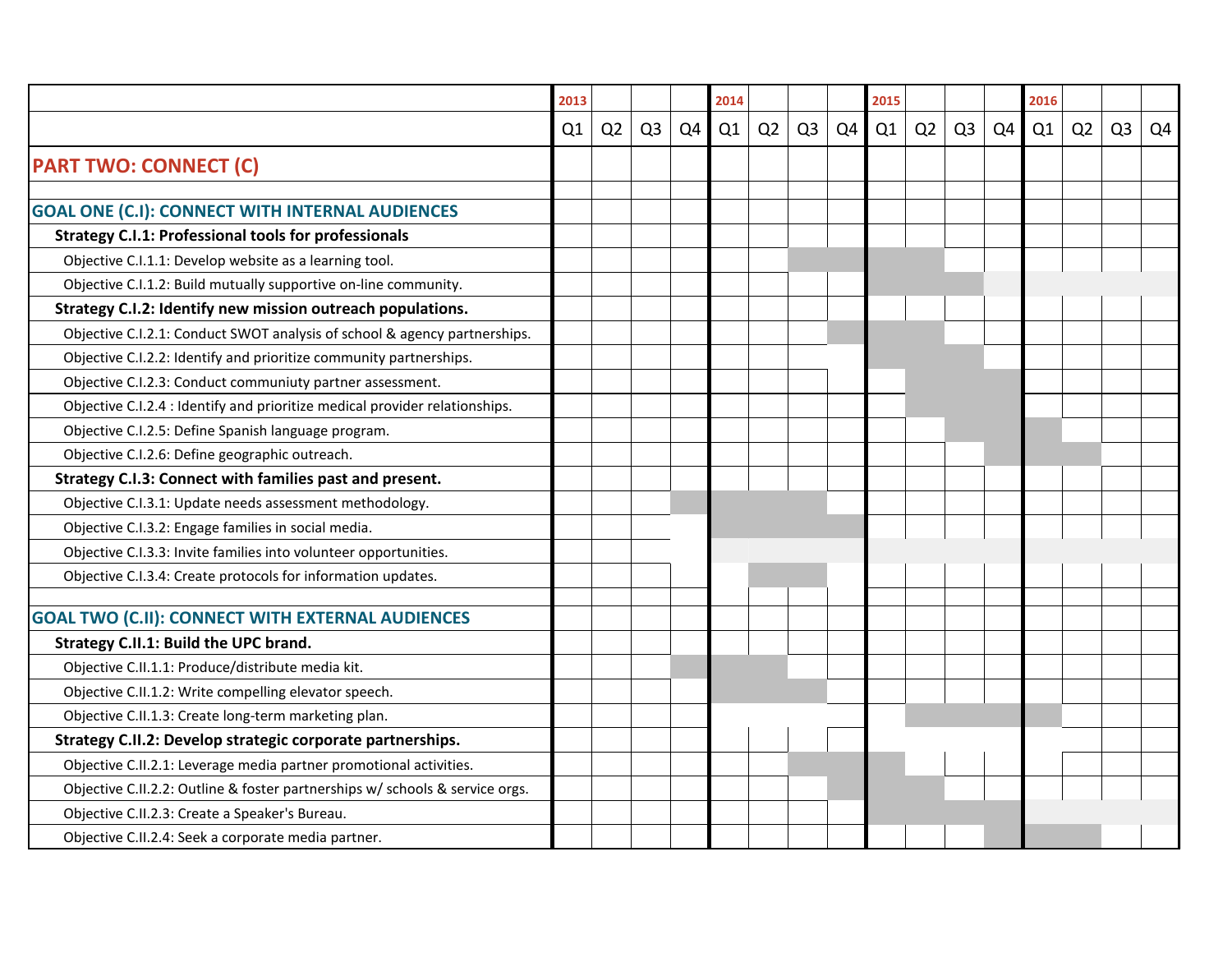|                                                                             | 2013 |                |                |    | 2014 |    | 2015           |    |    |    | 2016           |                |    |    |                |                |
|-----------------------------------------------------------------------------|------|----------------|----------------|----|------|----|----------------|----|----|----|----------------|----------------|----|----|----------------|----------------|
|                                                                             | Q1   | Q <sub>2</sub> | Q <sub>3</sub> | Q4 | Q1   | Q2 | Q <sub>3</sub> | Q4 | Q1 | Q2 | Q <sub>3</sub> | Q <sub>4</sub> | Q1 | Q2 | Q <sub>3</sub> | Q <sub>4</sub> |
| Strategy C.II.3: Retain and build Donor/Partner relationships.              |      |                |                |    |      |    |                |    |    |    |                |                |    |    |                |                |
| Objective C.II.3.1: Personally thank all donors.                            |      |                |                |    |      |    |                |    |    |    |                |                |    |    |                |                |
| Objective C.II.3.2: Assess volunteer satisfaction.                          |      |                |                |    |      |    |                |    |    |    |                |                |    |    |                |                |
| Objective C.II.3.3: Create a donor cultivation and stewardship plan.        |      |                |                |    |      |    |                |    |    |    |                |                |    |    |                |                |
| Objective C.II.3.4: Actively manage PIX relational database.                |      |                |                |    |      |    |                |    |    |    |                |                |    |    |                |                |
| <b>PART THREE: SUSTAIN (S)</b>                                              |      |                |                |    |      |    |                |    |    |    |                |                |    |    |                |                |
| <b>GOAL ONE (SI): DIVERSIFY FUNDING STREAMS</b>                             |      |                |                |    |      |    |                |    |    |    |                |                |    |    |                |                |
| Strategy S.I.1: Launch a development program.                               |      |                |                |    |      |    |                |    |    |    |                |                |    |    |                |                |
| Objective S.I.1.1: Assess current fundraising capacity.                     |      |                |                |    |      |    |                |    |    |    |                |                |    |    |                |                |
| Objective S.I.1.2: Provide fundraising training for board and staff.        |      |                |                |    |      |    |                |    |    |    |                |                |    |    |                |                |
| Objective S.I.1.3: Research prospective foundation/corporate donors.        |      |                |                |    |      |    |                |    |    |    |                |                |    |    |                |                |
| Objective S.I.1.4: Apply for funding.                                       |      |                |                |    |      |    |                |    |    |    |                |                |    |    |                |                |
| Objective S.I.1.5: Write an annual fundraising plan.                        |      |                |                |    |      |    |                |    |    |    |                |                |    |    |                |                |
| Objective S.I.1.6: Hire a fundraising professional.                         |      |                |                |    |      |    |                |    |    |    |                |                |    |    |                |                |
| Strategy S.I.2: Develop a philanthropic approach to fundraising.            |      |                |                |    |      |    |                |    |    |    |                |                |    |    |                |                |
| Objective S.I.2.1: Create a signature breakfast event.                      |      |                |                |    |      |    |                |    |    |    |                |                |    |    |                |                |
| Objective S.I.2.2: Create a new culture of fundraising outside gvmt grants. |      |                |                |    |      |    |                |    |    |    |                |                |    |    |                |                |
| Objective S.I.2.3: Engage prospective donors in UPC programs.               |      |                |                |    |      |    |                |    |    |    |                |                |    |    |                |                |
| Objective S.I.2.4 Actively diversify funding streams.                       |      |                |                |    |      |    |                |    |    |    |                |                |    |    |                |                |
| Objective S.I.2.5: Research funding prior to beginning new programs.        |      |                |                |    |      |    |                |    |    |    |                |                |    |    |                |                |
| Strategy S.I.3: Examine viability of long-term government grants.           |      |                |                |    |      |    |                |    |    |    |                |                |    |    |                |                |
| Objective S.I.3.1: Review programs and funding streams.                     |      |                |                |    |      |    |                |    |    |    |                |                |    |    |                |                |
| Objective S.I.3.2: Prioritize funding needs.                                |      |                |                |    |      |    |                |    |    |    |                |                |    |    |                |                |
|                                                                             |      |                |                |    |      |    |                |    |    |    |                |                |    |    |                |                |
|                                                                             |      |                |                |    |      |    |                |    |    |    |                |                |    |    |                |                |